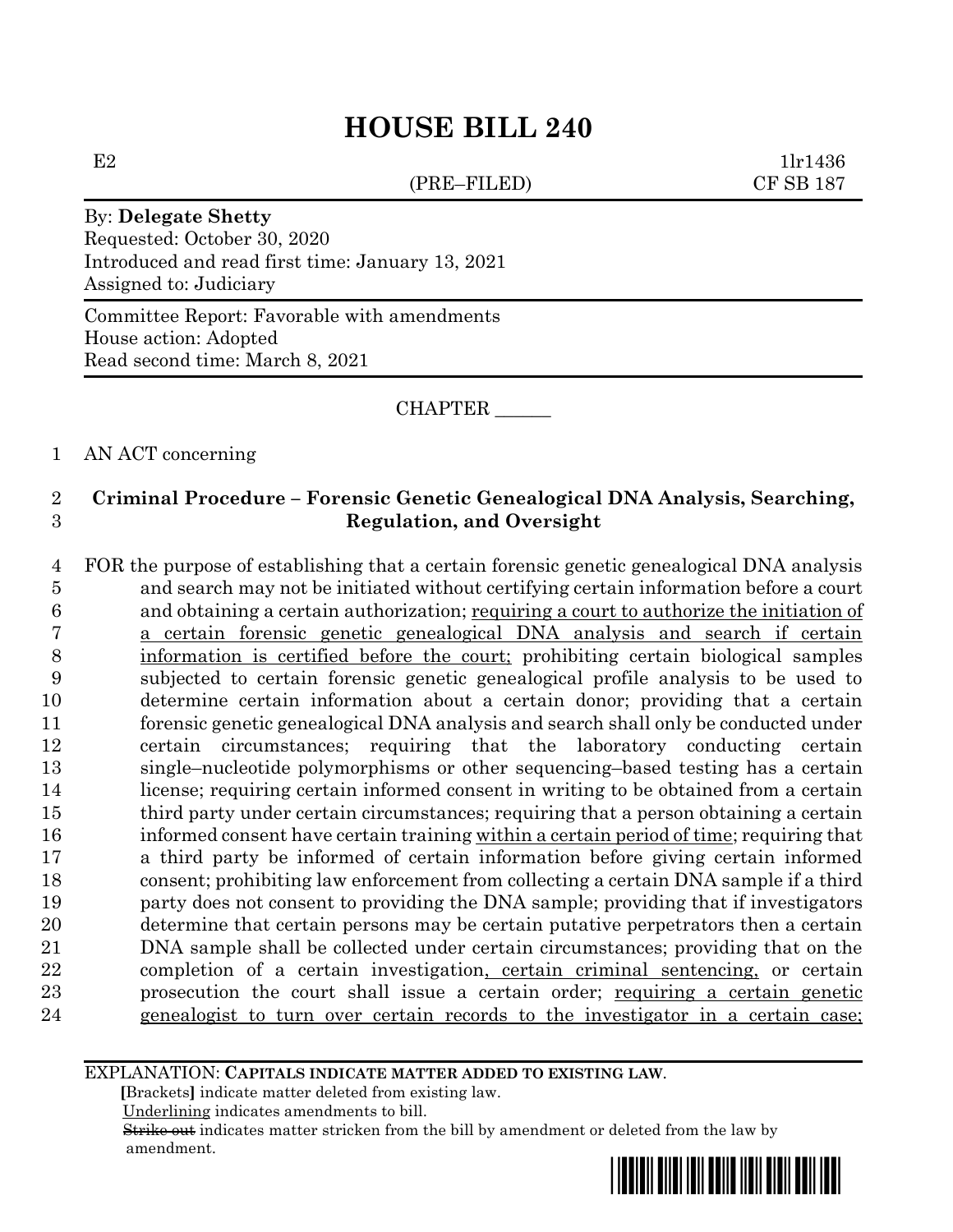# **HOUSE BILL 240**

| 1              | prohibiting a certain genetic genealogist from maintaining certain records; requiring                                       |
|----------------|-----------------------------------------------------------------------------------------------------------------------------|
| $\overline{2}$ | the prosecutor in a certain case to maintain and disclose certain records and                                               |
| $\overline{3}$ | materials under certain circumstances; prohibiting the disclosure of certain data,                                          |
| 4              | profiles, and samples under certain circumstances; establishing penalties for certain                                       |
| 5              | violations of this Act; prohibiting a person from willfully failing to destroy certain                                      |
| 6              | data, profiles, or samples; providing that if certain information, profiles, or samples                                     |
| 7              | relating to a person are wrongfully disclosed, collected, or maintained a person may                                        |
| 8              | bring a certain cause of action; authorizing a prosecutor in a certain case to file a                                       |
| 9              | certain appeal under certain circumstances; providing that a certain defendant may                                          |
| 10             | seek judicial authorization for a certain forensic genetic genealogical DNA analysis                                        |
| 11             | and search by filing a certain affidavit; providing that certain provisions of this Act                                     |
| 12             | apply to any forensic genetic genealogical DNA analysis and search conducted under                                          |
| 13             | certain circumstances; providing that a court considering an application for a certain                                      |
| 14             | forensic genetic genealogical DNA analysis and search from a certain defendant shall                                        |
| 15             | issue a certain order under certain circumstances; providing that a certain court                                           |
| 16             | order issued under this Act shall contain certain information; requiring the Office of                                      |
| 17             | Health Care Quality to establish certain eriteria to satisfy certain requirements;                                          |
| 18             | licensing programs; requiring the Office of Health Care Quality to develop a certain                                        |
| 19             | training program and identify and approve one or more genetic counselors to                                                 |
| 20             | administer certain training; requiring the Maryland Forensic Laboratory Advisory                                            |
| 21             | Committee to establish certain best practices and recommend certain regulations;                                            |
| 22             | prohibiting any restrictions from being placed on a certain laboratory or genetic                                           |
| $^{23}$        | genealogist prior to the establishment of a certain licensing program; requiring that                                       |
| 24             | certain laboratories and genetic genealogists apply for a certain license within a                                          |
| 25             | certain time; requiring the Department of Public Safety and Correctional Services                                           |
| 26             | Governor's Office of Crime Prevention, Youth, and Victim Services to produce a                                              |
| $27\,$         | certain annual report; requiring a certain panel with certain members to review a                                           |
| 28             | certain annual report and make policy recommendations; defining certain terms; and                                          |
| 29             | generally relating to forensic genetic genealogical DNA.                                                                    |
| 30             | BY adding to                                                                                                                |
| 31             | Article - Criminal Procedure                                                                                                |
| $32\,$         | Section $17-101$ through $17-105$ to be under the new title "Title 17. Forensic                                             |
| $33\,$         | Genealogy"                                                                                                                  |
| 34             | Annotated Code of Maryland                                                                                                  |
| 35             | (2018 Replacement Volume and 2020 Supplement)                                                                               |
|                |                                                                                                                             |
| 36             | SECTION 1. BE IT ENACTED BY THE GENERAL ASSEMBLY OF MARYLAND,                                                               |
| 37             | That the Laws of Maryland read as follows:                                                                                  |
| 38             | <b>Article - Criminal Procedure</b>                                                                                         |
|                |                                                                                                                             |
| 39             | TITLE 17. FORENSIC GENEALOGY.                                                                                               |
| 40             | $17 - 101.$                                                                                                                 |
| 41             | (A)<br>$\mathbf{I}$ N<br><b>THIS</b><br>THE FOLLOWING WORDS<br><b>TITLE</b><br><b>HAVE</b><br><b>THE</b><br><b>MEANINGS</b> |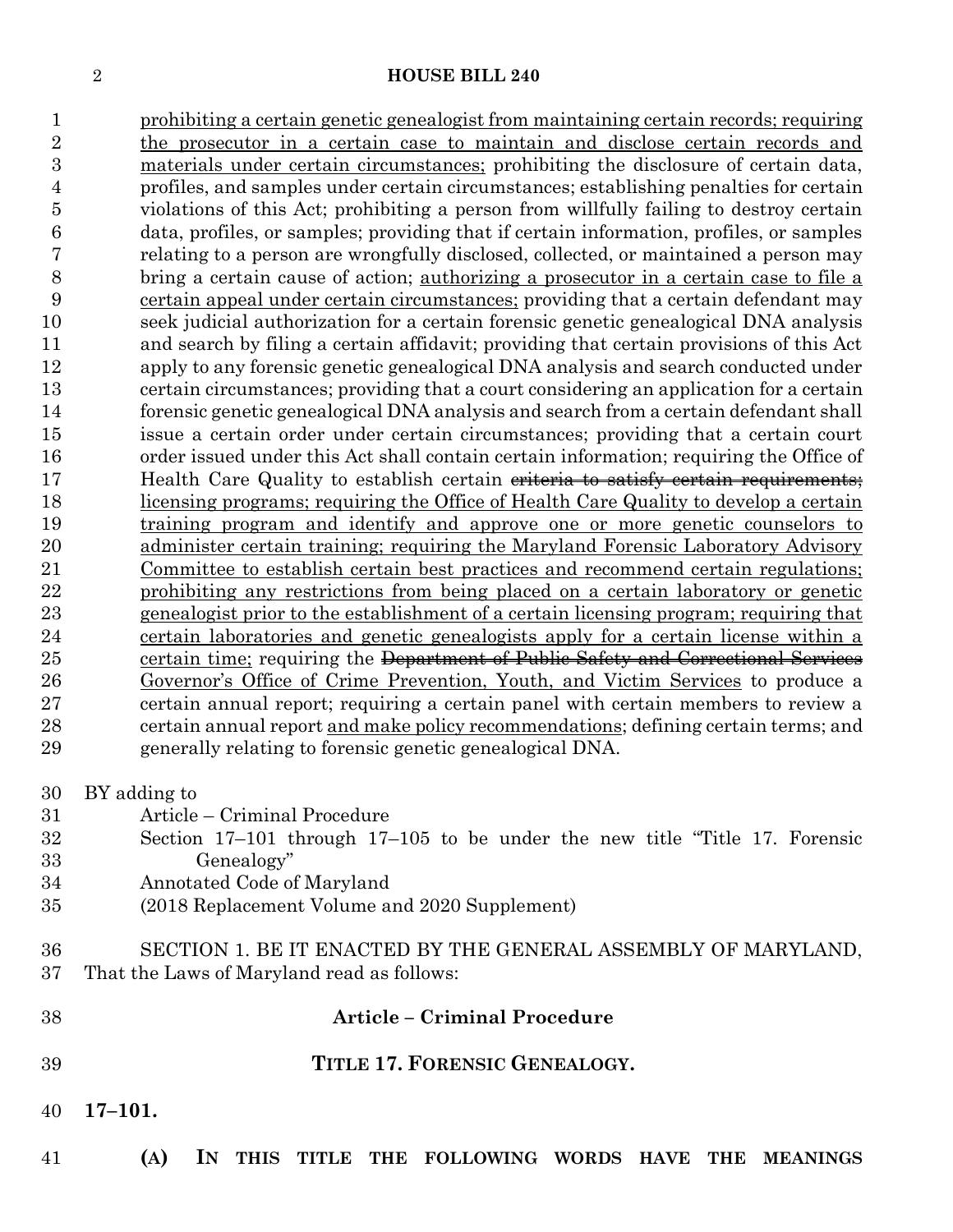**INDICATED.**

 **(B) "CODIS" HAS THE MEANING STATED IN § 2–501 OF THE PUBLIC SAFETY ARTICLE.**

 **(C) "DIRECT–TO–CONSUMER GENETIC GENEALOGY SERVICES" MEANS GENETIC GENEALOGY SERVICES THAT ARE OFFERED BY PRIVATE COMPANIES DIRECTLY TO CONSUMERS MEMBERS OF THE PUBLIC AND LAW ENFORCEMENT AGENCIES RATHER THAN THROUGH CLINICAL HEALTH CARE PROVIDERS, TYPICALLY VIA CUSTOMER ACCESS TO SECURE ONLINE WEBSITES.**

 **(D) "FGG PROFILE" MEANS A GENETIC PROFILE USING SNPS OR OTHER SEQUENCING METHODS GENERATED FROM A FORENSIC OR REFERENCE SAMPLE BY A LABORATORY FOR THE PURPOSE OF CONDUCTING A AN FGGS.**

 **(E) "FORENSIC GENETIC GENEALOGICAL DNA ANALYSIS AND SEARCH" OR "FGGS" MEANS:**

 **(1) THE FORENSIC GENETIC GENEALOGICAL DNA ANALYSIS OF A FORENSIC OR REFERENCE SAMPLE OF BIOLOGICAL MATERIAL USING SNP OR OTHER SEQUENCING TECHNIQUES TO DEVELOP A AN FGG PROFILE,;**

 **(2) A SUBSEQUENT SEARCH USING THE FGG PROFILE IN A PUBLICLY AVAILABLE OPEN–DATA PERSONAL GENOMICS DATABASE, OR A DIRECT–TO–CONSUMER GENETIC GENEALOGY SERVICE TO FIND INDIVIDUALS RELATED TO THE SOURCE OF THE FGG PROFILE AND; AND**

 **(3) A GENEALOGICAL SEARCH USING PUBLIC RECORDS AND OTHER LAWFUL MEANS TO OBTAIN INFORMATION IN ACCORDANCE WITH THE REGULATIONS UNDER THIS TITLE.**

 **(F) (1) "FORENSIC SAMPLE" MEANS BIOLOGICAL MATERIAL REASONABLY BELIEVED BY INVESTIGATORS TO HAVE BEEN DEPOSITED BY A PUTATIVE PERPETRATOR AND THAT WAS COLLECTED FROM A CRIME SCENE, OR A PERSON, AN ITEM, OR A LOCATION CONNECTED TO THE CRIMINAL EVENT.**

 **(2) "FORENSIC SAMPLE" INCLUDES THE BIOLOGICAL MATERIAL FROM UNIDENTIFIED HUMAN REMAINS OF A SUSPECTED HOMICIDE VICTIM.**

 **(G) "PUBLICLY AVAILABLE OPEN–DATA PERSONAL GENOMICS DATABASE" MEANS A DATABASE IN WHICH PERSONS VOLUNTARILY SUBMIT THEIR GENOMICS DATA OR GENETIC PROFILES, TYPICALLY PROCESSED THROUGH DIRECT–TO–CONSUMER GENETIC GENEALOGY SERVICES, FOR THE PURPOSES OF COMPARISON OR SEARCHING AGAINST THE GENETIC PROFILES OF OTHER**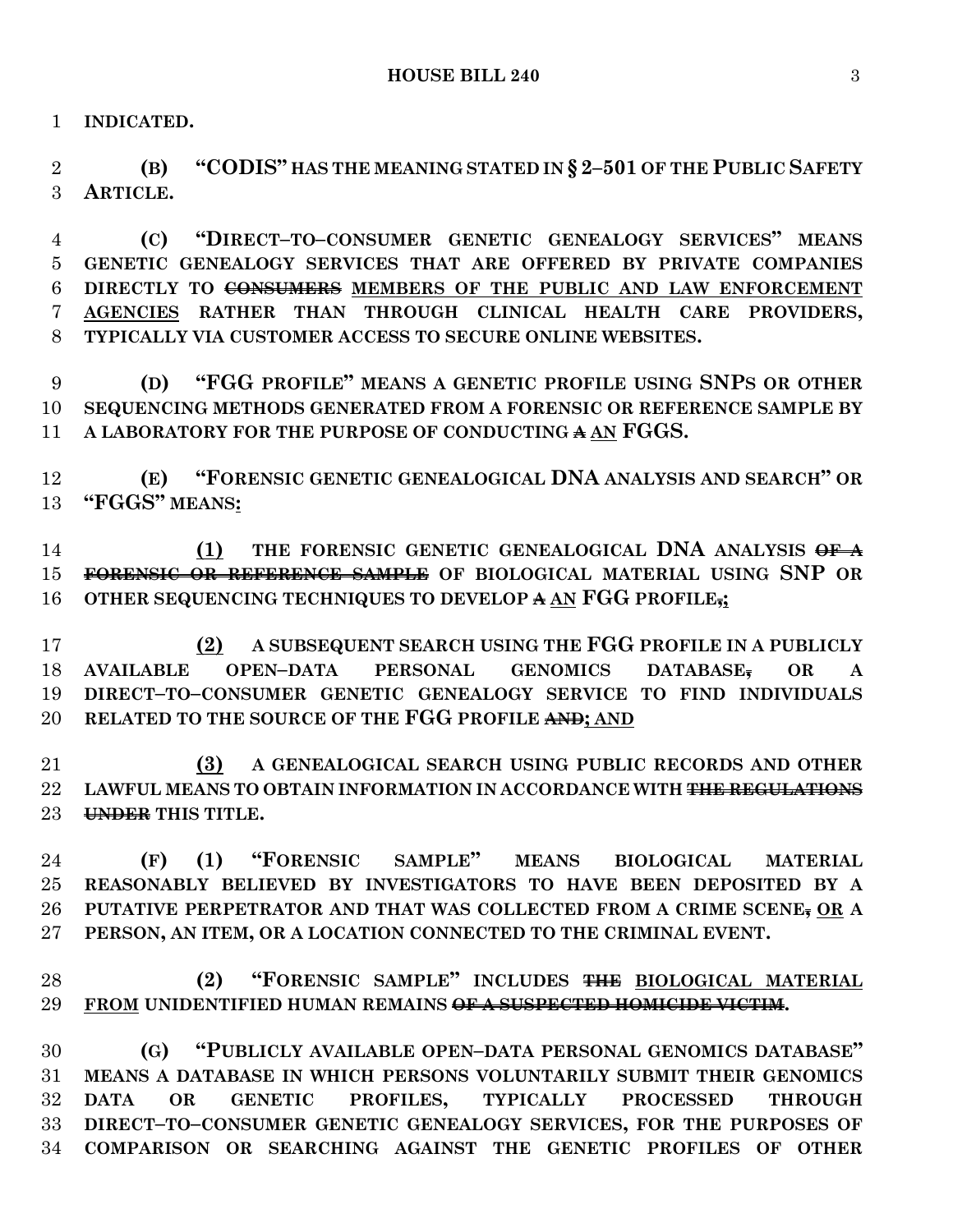**INDIVIDUALS TO EVALUATE POTENTIAL FAMILIAL RELATIONSHIPS BETWEEN THE REFERENCE SAMPLE AND OTHER SERVICE USER SAMPLES.**

 **(H) "PUTATIVE PERPETRATOR" MEANS ONE OR MORE CRIMINAL ACTORS REASONABLY BELIEVED BY INVESTIGATORS TO HAVE COMMITTED THE CRIME UNDER INVESTIGATION AND TO BE THE SOURCE OF, OR A CONTRIBUTOR TO, A FORENSIC SAMPLE DEPOSITED DURING, OR INCIDENT TO, DURING OR INCIDENT TO THE COMMISSION OF A CRIME.**

 **(I) "REASONABLE INVESTIGATIVE LEADS" MEANS CREDIBLE, CASE–SPECIFIC FACTS, INFORMATION, OR CIRCUMSTANCES THAT WOULD LEAD A REASONABLY CAUTIOUS INVESTIGATOR TO BELIEVE THAT THE PURSUIT WOULD HAVE A FAIR PROBABILITY OF IDENTIFYING A PUTATIVE PERPETRATOR.**

 **(J) "REFERENCE SAMPLE" MEANS BIOLOGICAL MATERIAL FROM A KNOWN SOURCE.**

 **(K) (1) "SINGLE–NUCLEOTIDE POLYMORPHISMS" OR "SNPS" MEANS DNA SEQUENCE VARIATIONS THAT OCCUR WHEN A SINGLE NUCLEOTIDE (A, T, G, OR C) IN A GENOMIC SEQUENCE IS ALTERED AND VARIES. THESE VARIATIONS**

 **(2) "SINGLE–NUCLEOTIDE POLYMORPHISMS" INCLUDES VARIATIONS THAT MAY BE USED TO DISTINGUISH PEOPLE FOR PURPOSES OF BIOLOGICAL RELATIONSHIP TESTING.**

 **(L) "STR DNA PROFILE" MEANS A GENETIC PROFILE THAT EXAMINES GENETIC LOCATIONS ON THE NON–SEX CHROMOSOMES THAT ARE USED FOR THE STATEWIDE DNA DATA BASE SYSTEM OR THE NATIONAL DNA DATA BASE SYSTEM.**

 **(M) "THIRD PARTY" MEANS A PERSON WHO IS NOT A SUSPECT IN THE INVESTIGATION.**

**17–102.**

 **(A) (1) FGGS MAY NOT BE INITIATED WITHOUT JUDICIAL AUTHORIZATION AND WITHOUT CERTIFYING BEFORE THE COURT THAT THE FORENSIC SAMPLE AND THE CRIMINAL CASE SATISFY THE CRITERIA PROVIDED FOR UNDER SET FORTH IN THIS SECTION.**

 **(2) IF AN FGGS IS CERTIFIED BEFORE A COURT IN ACCORDANCE WITH THIS SECTION, THE COURT SHALL AUTHORIZE THE INITIATION OF THE FGGS.**

 **(B) A SWORN AFFIDAVIT SHALL BE SUBMITTED BY A LAW ENFORCEMENT AGENT WITH APPROVAL OF A PROSECUTOR FROM THE RELEVANT JURISDICTION**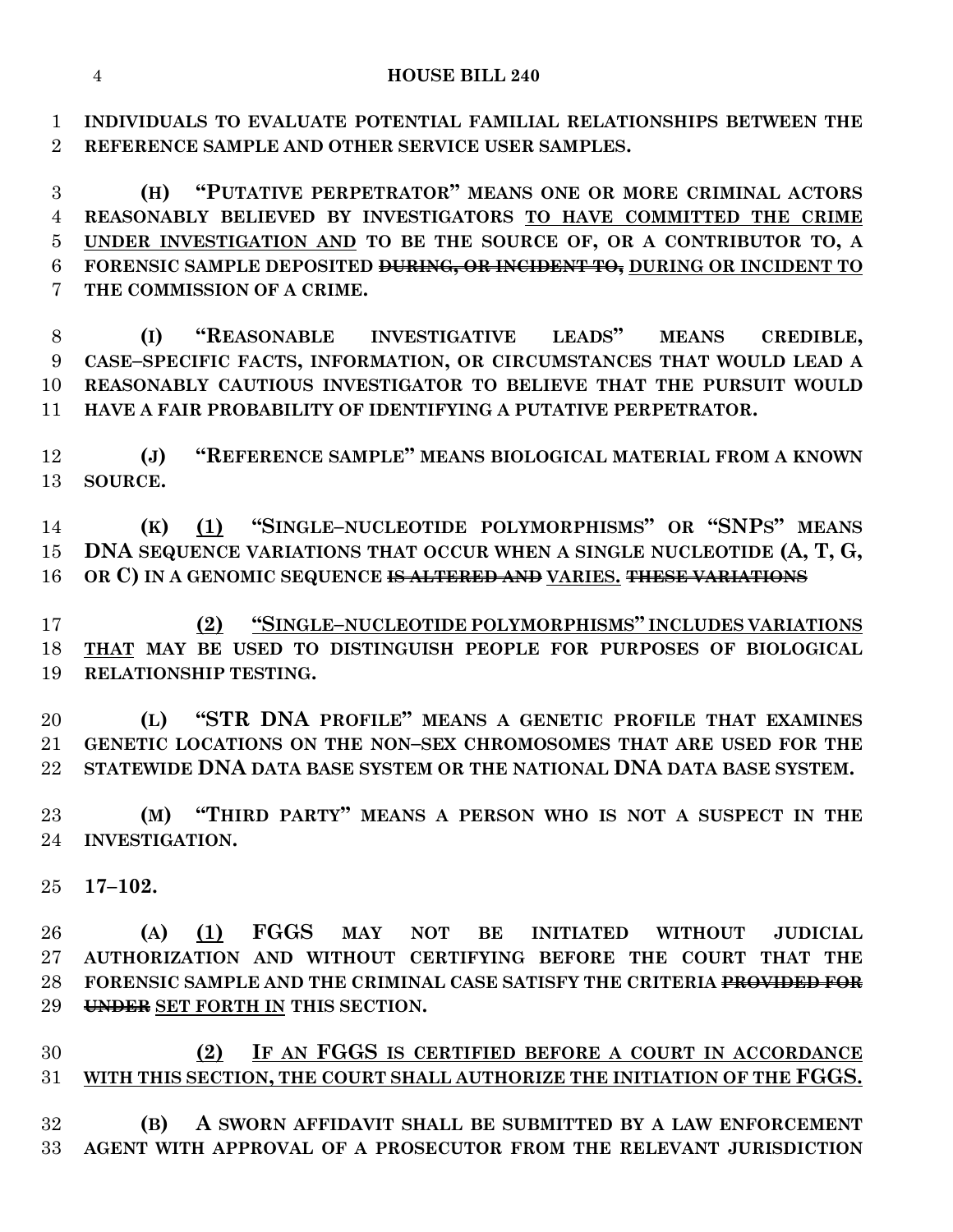**ASSERTING THE FOLLOWING THAT:**

 **(1) THE CRIME IS A MURDER, FELONY SEXUAL ASSAULT, OR AN ATTEMPT TO COMMIT A VIOLENT CRIME OTHER THAN HOMICIDE OR SEXUAL ASSAULT AND THE CIRCUMSTANCES SURROUNDING THE CRIMINAL ACT OR ACTS PRESENT THE COMMISSION OF, OR THE ATTEMPT TO COMMIT, MURDER, RAPE, A FELONY SEXUAL OFFENSE, KIDNAPPING, HUMAN TRAFFICKING, OR A CRIMINAL ACT INVOLVING CIRCUMSTANCES PRESENTING A SUBSTANTIAL AND ONGOING THREAT TO PUBLIC SAFETY OR NATIONAL SECURITY;**

 **(2) THE FORENSIC SAMPLE TO BE SUBJECTED TO THE FGGS IS BIOLOGICAL MATERIAL REASONABLY BELIEVED BY INVESTIGATORS TO HAVE BEEN DEPOSITED BY A PUTATIVE PERPETRATOR AND THAT THE FORENSIC SAMPLE WAS COLLECTED FROM:**

**(I) A CRIME SCENE,;**

 **(II) A PERSON, AN ITEM, OR A LOCATION CONNECTED TO THE CRIMINAL EVENT, OR; OR**

 **(III) THE UNIDENTIFIED HUMAN REMAINS OF A SUSPECTED HOMICIDE VICTIM;**

 **(3) AN STR DNA PROFILE HAS ALREADY BEEN DEVELOPED FROM THE FORENSIC SAMPLE, WAS ENTERED INTO THE STATEWIDE DNA DATA BASE SYSTEM AND THE NATIONAL DNA DATA BASE SYSTEM, AND FAILED TO IDENTIFY A KNOWN INDIVIDUAL; AND**

 **(4) UNLESS THE CRIME BEING INVESTIGATED PRESENTS AN ONGOING THREAT TO PUBLIC SAFETY OR NATIONAL SECURITY CONCERNS, REASONABLE INVESTIGATIVE LEADS HAVE BEEN TRIED PURSUED AND FAILED TO IDENTIFY THE PERPETRATOR.**

 **(C) BIOLOGICAL SAMPLES SUBJECTED TO FGG DNA ANALYSIS, EITHER WHETHER THE FORENSIC SAMPLE OR THIRD PARTY REFERENCE SAMPLES, MAY NOT BE USED TO DETERMINE THE SAMPLE DONOR'S GENETIC PREDISPOSITION FOR DISEASE OR ANY OTHER MEDICAL CONDITION OR PSYCHOLOGICAL TRAIT.**

 **(D) FGGS MAY ONLY BE CONDUCTED USING A DIRECT–TO–CONSUMER OR PUBLICLY AVAILABLE OPEN–DATA PERSONAL GENOMICS DATABASE THAT:**

 **(1) PROVIDES EXPLICIT NOTICE TO ITS SERVICE USERS AND THE PUBLIC THAT LAW ENFORCEMENT MAY USE ITS SERVICE SITES TO INVESTIGATE CRIMES OR TO IDENTIFY UNIDENTIFIED HUMAN REMAINS; AND**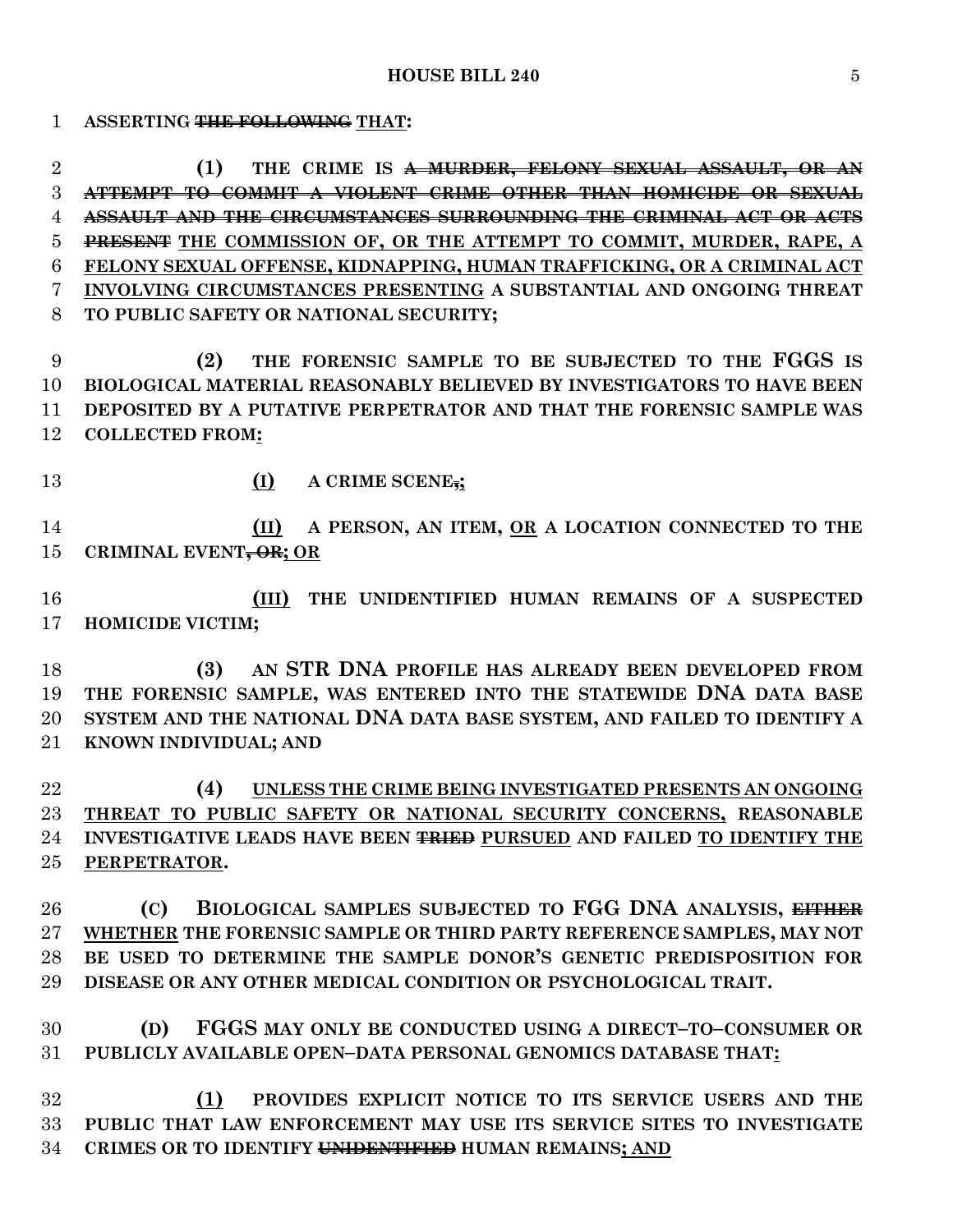**(2) SEEKS ACKNOWLEDGMENT AND CONSENT FROM ITS SERVICE USERS REGARDING THE SUBSTANCE OF THE NOTICE DESCRIBED IN ITEM (1) OF THIS SUBSECTION.**

 **(E) THE LABORATORY CONDUCTING SNP OR OTHER SEQUENCING–BASED TESTING AND THE GENETIC GENEALOGIST PARTICIPATING IN THE FGGS SHALL BE LICENSED BY THE OFFICE OF HEALTH CARE QUALITY IN ACCORDANCE WITH § 17–104 OF THIS SUBTITLE.**

 **(F) (1) (I) INFORMED SUBJECT TO SUBPARAGRAPH (II) OF THIS PARAGRAPH, INFORMED CONSENT IN WRITING SHALL BE OBTAINED FROM ANY THIRD PARTY WHOSE DNA SAMPLE IS SOUGHT FOR THE PURPOSE OF ASSISTING A FGGS AND ALL STATEMENTS MADE IN OBTAINING THE INFORMED CONSENT SHALL BE DOCUMENTED FROM BEGINNING TO END BY VIDEO OR AUDIO RECORDING.**

 **(II) IF THE USE OF INFORMED CONSENT WILL COMPROMISE THE INVESTIGATION AS DEMONSTRATED UNDER SUBSECTION (G)(1)(II) OF THIS SECTION AND THE THIRD PARTY HAS NOT ALREADY REFUSED TO CONSENT, INVESTIGATORS MAY SEEK AUTHORIZATION TO COVERTLY COLLECT A DNA SAMPLE IN ACCORDANCE WITH SUBSECTION (G) OF THIS SECTION.**

 **(2) THE PERSON OBTAINING THE INFORMED CONSENT SHALL HAVE TRAINING FROM A BIOETHICIST GENETIC COUNSELOR APPROVED BY THE OFFICE OF HEALTH CARE QUALITY UNDER § 17–104 OF THIS SUBTITLE WITHIN 1 YEAR AFTER THE OFFICE OF HEALTH CARE QUALITY HAS IDENTIFIED AND APPROVED A GENETIC COUNSELOR OR WITHIN 1 YEAR AFTER THE PERSON JOINS THE INVESTIGATIVE UNIT CONDUCTING THE INVESTIGATION, WHICHEVER IS LATER.**

 **(3) THE THIRD PARTY SHALL BE INFORMED, AT A MINIMUM, OF THE FOLLOWING BEFORE GIVING INFORMED CONSENT IN WRITING:**

 **(I) THE INVESTIGATION INVOLVES A CRIME SPECIFIED UNDER SUBSECTION (B)(1) OF THIS SECTION;**

 **(II) THE THIRD PARTY IS NOT A SUSPECT IN THE INVESTIGATION AND HAS THE RIGHT TO REFUSE TO CONSENT TO THE COLLECTION OF A DNA SAMPLE;**

 **(III) THE LAW PROHIBITS THE COVERT COLLECTION OF A DNA SAMPLE IF THE THIRD PARTY REFUSES TO CONSENT TO THE COLLECTION OF A DNA SAMPLE;**

**(III) (IV) THE THIRD PARTY HAS BEEN IDENTIFIED THROUGH A**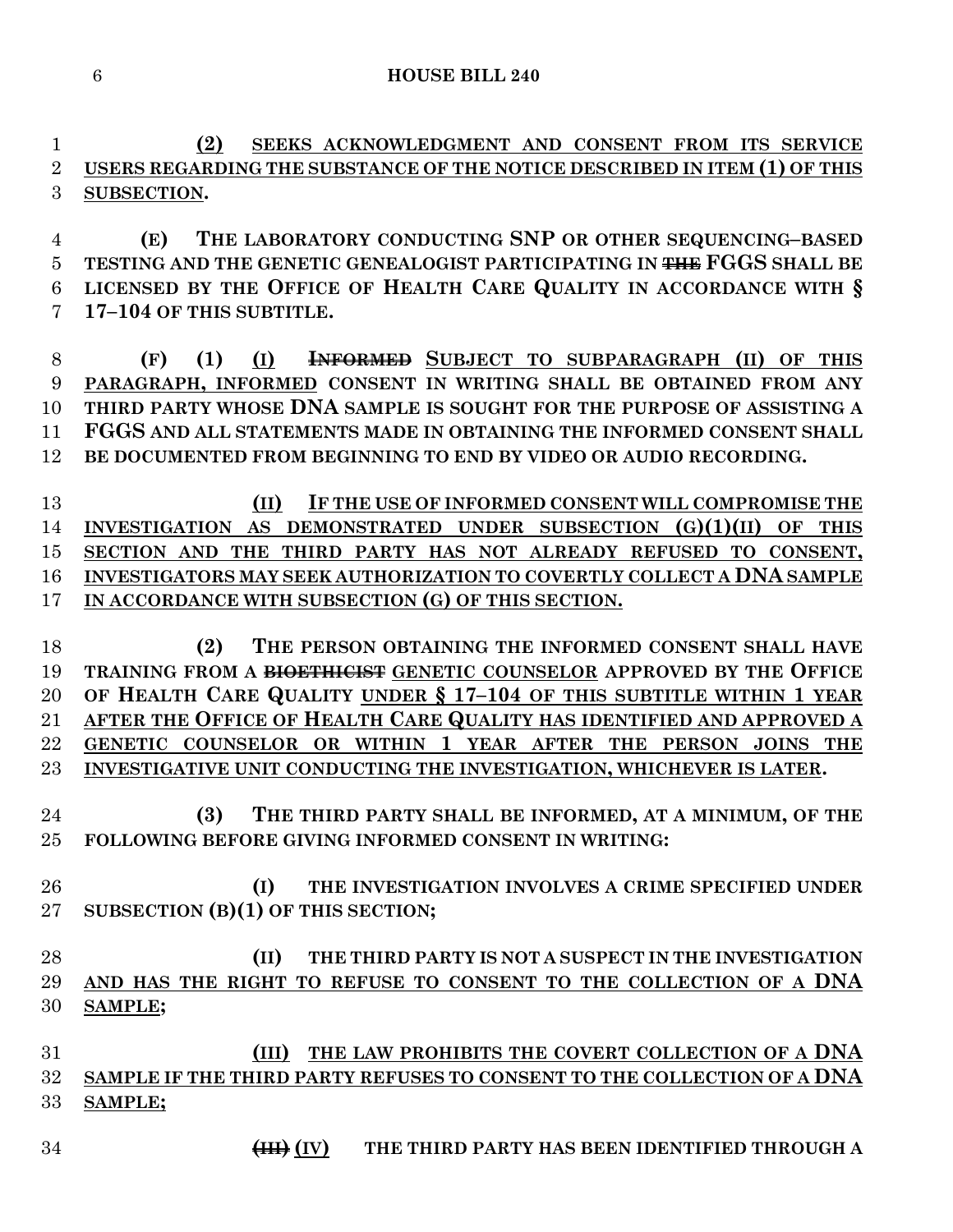**SEARCH OF A DIRECT–TO–CONSUMER OR PUBLICLY AVAILABLE OPEN–DATA PERSONAL GENOMICS DATABASE AS A POTENTIAL RELATIVE OF AN INDIVIDUAL BELIEVED TO HAVE COMMITTED A CRIME SPECIFIED UNDER SUBSECTION (B)(1) OF THIS SECTION;**

 **(IV) (V) INVESTIGATORS ARE SEEKING THE THIRD PARTY'S DNA TO ASSIST IN IDENTIFYING THE PERSON OR PERSONS WHO COMMITTED THE CRIME, OR TO IDENTIFY THE VICTIM OF A HOMICIDE, AND FOR NO OTHER PURPOSE; AND**

 **(V) (VI) 1. THE THIRD PARTY'S DNA SAMPLE AND ANY INFORMATION OBTAINED FROM ITS ANALYSIS WILL BE KEPT CONFIDENTIAL IN ACCORDANCE WITH A COURT ORDER DURING THE COURSE OF THE INVESTIGATION;**

 **2. THE DNA SAMPLE AND ANY DATA OBTAINED FROM IT WILL BE DESTROYED WHEN THE INVESTIGATION OR ANY CRIMINAL CASE ARISING FROM THE INVESTIGATION ENDS; AND** 

 **3. IN ACCORDANCE WITH A COURT ORDER, THE THIRD PARTY WILL RECEIVE NOTICE BY CERTIFIED DELIVERY THAT THE DESTRUCTION HAS OCCURRED.**

 **(4) IF THE THIRD PARTY DOES NOT CONSENT TO PROVIDING A REFERENCE SAMPLE FOR A AN FGGS INVESTIGATION, LAW ENFORCEMENT MAY NOT COLLECT A COVERT REFERENCE SAMPLE FROM THE INDIVIDUAL.**

 **(G) (1) IF INVESTIGATORS DETERMINE THAT ONE OR MORE PERSONS MAY BE ARE PUTATIVE PERPETRATORS OF THE CRIME UNDER INVESTIGATION AND IT IS NECESSARY TO COLLECT A COVERT DNA SAMPLE FROM THE PERSON, THE FOLLOWING CRITERIA SHALL BE SATISFIED PUTATIVE PERPETRATOR OR A THIRD PARTY:**

 **(1) (I) THE AUTHORIZING COURT SHALL BE NOTIFIED PRIOR TO THE COVERT COLLECTION OF THE PUTATIVE PERPETRATOR'S OR THE THIRD PARTY'S REFERENCE SAMPLE;**

 **(2) (II) A SHOWING SHALL BE MADE TO THE SATISFACTION OF THE COURT TO DEMONSTRATE WHY A COVERT COLLECTION IS NECESSARY SUBJECT TO PARAGRAPH (2) OF THIS SUBSECTION, FOR A COVERT COLLECTION OF A DNA SAMPLE OF A THIRD PARTY, INVESTIGATIVE AUTHORITIES SHALL PROVIDE AN AFFIDAVIT TO THE COURT DEMONSTRATING THAT SEEKING INFORMED CONSENT FROM A THIRD PARTY CREATES SUBSTANTIAL RISK THAT A PUTATIVE PERPETRATOR WILL FLEE, THAT ESSENTIAL EVIDENCE WILL BE DESTROYED, OR THAT OTHER IMMINENT OR IRREVERSIBLE HARM TO THE INVESTIGATION WILL**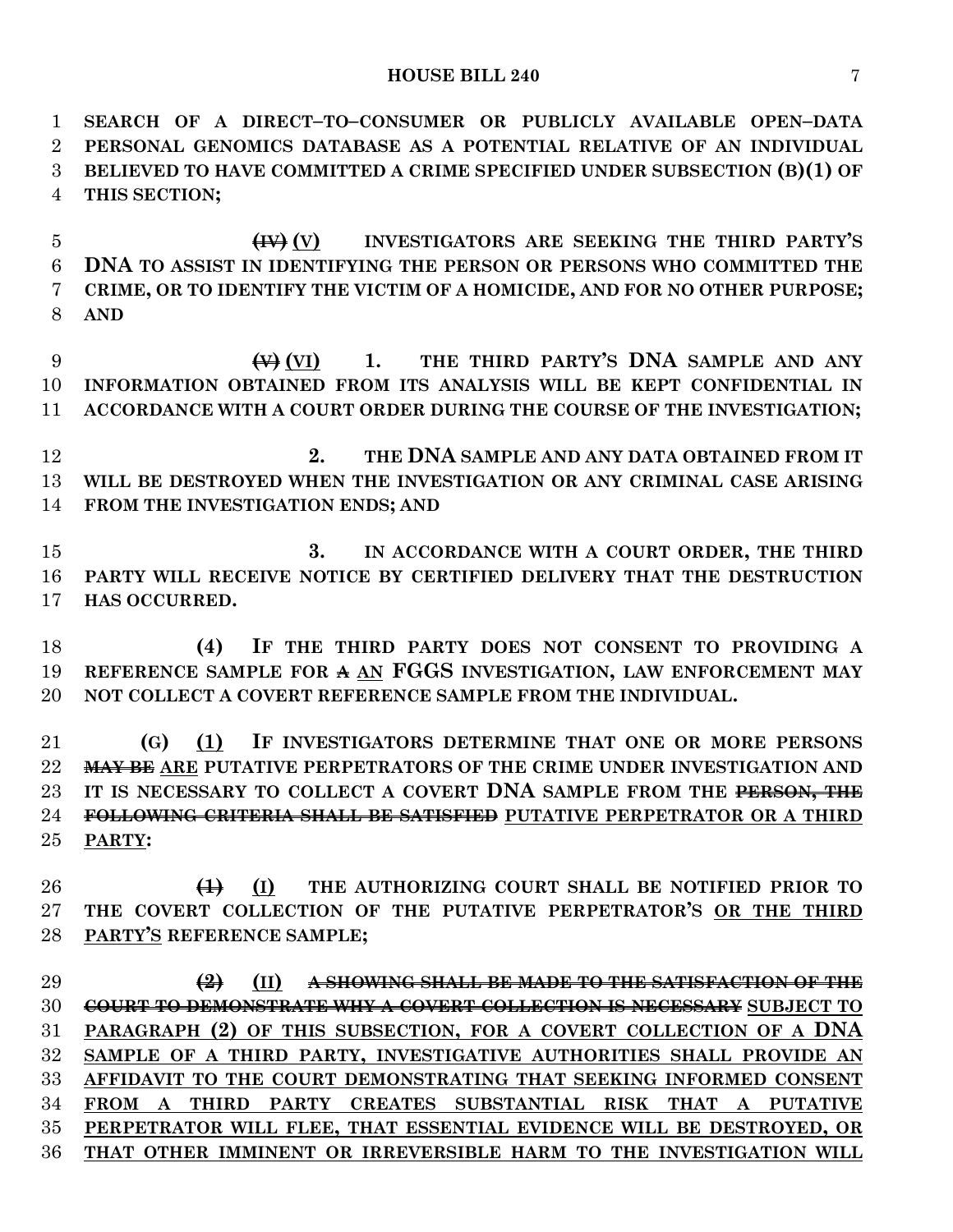### **OCCUR;**

 **(3) (III) INVESTIGATIVE AUTHORITIES SHALL MAKE A PROFFER TO THE COURT EXPLAINING HOW THEY PLAN TO CONDUCT THE COVERT COLLECTION IN A MANNER THAT AVOIDS UNDULY INTRUSIVE SURVEILLANCE OF INDIVIDUALS OR INVASIONS TO THEIR PRIVACY AND FOLLOWS THE LAWS OF THE STATE;**

 **(4) (IV) FOR A COVERT COLLECTION OF A DNA SAMPLE OF A PUTATIVE PERPETRATOR, ANY PUTATIVE PERPETRATOR DNA SAMPLE THAT IS COLLECTED COVERTLY MAY ONLY BE SUBJECTED TO AN STR TEST TO SEE IF IT MATCHES A AN STR DNA PROFILE OBTAINED FROM A FORENSIC SAMPLE;**

 **(5) (V) ANY COVERTLY COLLECTED DNA SAMPLE, INCLUDING SNPS AND OTHER GENETIC PROFILES OR RELATED INFORMATION, THAT DOES NOT MATCH THE STR DNA PROFILE OBTAINED FROM A FORENSIC SAMPLE SHALL BE DESTROYED AND MAY NOT BE UPLOADED TO ANY DNA DATABASE, INCLUDING LOCAL, STATE, OR FEDERAL DNA DATABASES WITHIN CODIS, OR ANY DNA DATABASE NOT AUTHORIZED BY LOCAL, STATE, OR FEDERAL STATUTE; AND**

 **(6) (VI) (I) 1. THE LAW ENFORCEMENT OFFICER CONDUCTING THE COVERT COLLECTION FROM A PUTATIVE PERPETRATOR SHALL REPORT BACK TO THE AUTHORIZING COURT EVERY 30 DAYS ABOUT THE PROGRESS OF THE COVERT COLLECTION AND SHALL MAKE A PROFFER ABOUT FUTURE PLANS IN ACCORDANCE WITH PARAGRAPH (3) OF THIS SUBSECTION ITEM (III) OF THIS PARAGRAPH; AND** 

 **(II) 2. WITHOUT GOOD CAUSE SHOWN, COVERT COLLECTION EFFORTS TO OBTAIN A SAMPLE FROM A PUTATIVE PERPETRATOR SHALL CEASE AFTER 6 MONTHS.**

 **(2) THE FEAR THAT A THIRD PARTY WILL REFUSE INFORMED CONSENT MAY NOT CONSTITUTE A BASIS FOR SEEKING COVERT COLLECTION OF A DNA SAMPLE FROM THE THIRD PARTY.**

**(H) (1) ON THE COMPLETION OF THE FGGS INVESTIGATION**

 **(I) EXCEPT AS PROVIDED IN SUBPARAGRAPH (II) OF THIS PARAGRAPH, ON COMPLETION OF AN FGGS INVESTIGATION THAT DOES NOT RESULT IN A PROSECUTION OR RESULTS IN AN ACQUITTAL, OR ON COMPLETION OF A SENTENCE AND POSTCONVICTION LITIGATION ASSOCIATED WITH A CONVICTION OBTAINED THROUGH THE USE OF FGGS, OR ON COMPLETION OF ANY CRIMINAL PROSECUTION THAT MAY ARISE FROM THE FGGS, THE AUTHORIZING COURT, OR ANY COURT THAT ULTIMATELY HAS JURISDICTION OVER ANY CRIMINAL CASE THAT AROSE FROM THE FGGS, SHALL ISSUE ORDERS TO ENSURE THAT ALL PERSONS IN POSSESSION OF DNA SAMPLES GATHERED IN THE FGGS AND ALL GENETIC**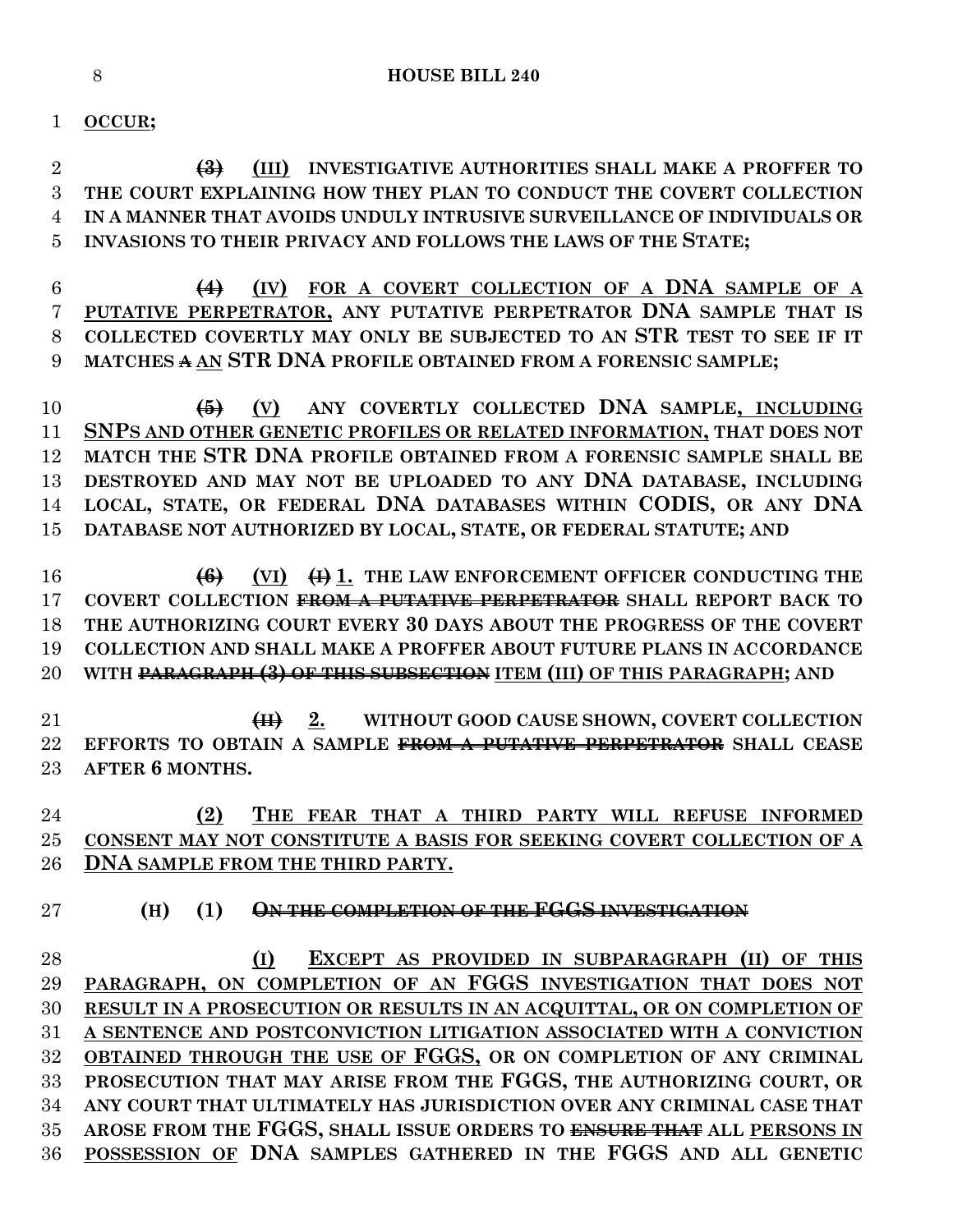#### **HOUSE BILL 240** 9

**GENEALOGY INFORMATION DERIVED FROM THE FGG ANALYSIS OF THOSE SAMPLES** 

 **(II) 1. ON THE COMPLETION OF AN FGGS INVESTIGATION, THE GENETIC GENEALOGIST PARTICIPATING IN THE FGGS SHALL TURN OVER TO THE INVESTIGATOR ALL RECORDS AND MATERIALS COLLECTED IN THE COURSE OF THE FGGS, INCLUDING MATERIAL SOURCED FROM PUBLIC RECORDS, FAMILY TREES CONSTRUCTED, AND ANY OTHER GENETIC OR NONGENETIC DATA**

**ARE DESTROYED TO DESTROY THE SAMPLES AND INFORMATION.**

| 8      | COLLECTED IN THE FGGS.                                                                                                |
|--------|-----------------------------------------------------------------------------------------------------------------------|
| 9      | 2.<br>THE GENETIC GENEALOGIST MAY NOT KEEP ANY                                                                        |
| 10     | RECORDS OR MATERIALS IN ANY FORM, INCLUDING DIGITAL OR HARD COPY                                                      |
| 11     | RECORDS.                                                                                                              |
|        |                                                                                                                       |
| 12     | 3.<br>THE GENETIC GENEALOGIST SHALL ENSURE THAT                                                                       |
| 13     | ALL RECORDS DESCRIBED UNDER THIS SUBPARAGRAPH HAVE BEEN DELETED OR                                                    |
| 14     | REMOVED FROM ANY FGG WEBSITE.                                                                                         |
|        |                                                                                                                       |
| 15     | THE PROSECUTOR SHALL RETAIN AND DISCLOSE ANY<br>4.                                                                    |
| 16     | RECORDS OR MATERIALS AS REQUIRED UNDER THE MARYLAND CONSTITUTION OR                                                   |
| 17     | THE UNITED STATES CONSTITUTION AND THE RULES OF DISCOVERY AS PROVIDED                                                 |
| 18     | IN MARYLAND RULES 4-262 AND 4-263, BUT MAY NOT OTHERWISE USE OR SHARE                                                 |
| 19     | THE RECORDS OR MATERIALS.                                                                                             |
|        |                                                                                                                       |
| 20     | THE COURT ORDERS SHALL INCLUDE THE REMOVAL AND<br>(2)                                                                 |
| 21     | FGG<br><b>ANY</b><br><b>PROFILES</b><br><b>DESTRUCTION</b><br>OF<br><b>PREVIOUSLY</b><br><b>UPLOADED</b><br><b>TO</b> |
| 22     | OR PUBLICLY AVAILABLE OPEN-DATA PERSONAL<br>DIRECT-TO-CONSUMER                                                        |
| 23     | <b>GENOMICS DATABASES.</b>                                                                                            |
|        |                                                                                                                       |
| 24     | ALL INDIVIDUALS WHO WERE NOT THE SOURCE OF THE STR DNA<br>(3)                                                         |
| 25     | PROFILE OBTAINED FROM THE FORENSIC SAMPLE AND WHOSE DNA WAS                                                           |
| 26     | <b>COLLECTED THROUGH INFORMED CONSENT OR COVERTLY DURING THE COURSE OF</b>                                            |
| $27\,$ | THE FGGS SHALL RECEIVE NOTICE OF THAT DESTRUCTION BY CERTIFIED                                                        |
| 28     | DELIVERY.                                                                                                             |
|        |                                                                                                                       |
| 29     | A PERSON MAY NOT DISCLOSE GENETIC GENEALOGY DATA, FGG<br>(I)<br>(1)                                                   |
| 30     | PROFILES, OR DNA SAMPLES NOT AUTHORIZED BY A COURT ORDER IN THE COURSE                                                |
|        | 31 OF A AN FGGS, OR IN THE COURSE OF ANY CRIMINAL PROCEEDING THAT ARISES                                              |
| $32\,$ | FROM A AN FGGS.                                                                                                       |
| 33     | A PERSON WHO VIOLATES THIS SUBSECTION IS GUILTY OF A<br>(2)                                                           |
| 34     | MISDEMEANOR AND ON CONVICTION IS SUBJECT TO IMPRISONMENT NOT                                                          |
| $35\,$ | EXCEEDING 5 YEARS OR A FINE NOT EXCEEDING \$5,000, OR BOTH <del>, IN ACCORDANCE</del>                                 |
| 36     | WITH § 2-512 OF THE PUBLIC SAFETY ARTICLE.                                                                            |
|        |                                                                                                                       |
|        |                                                                                                                       |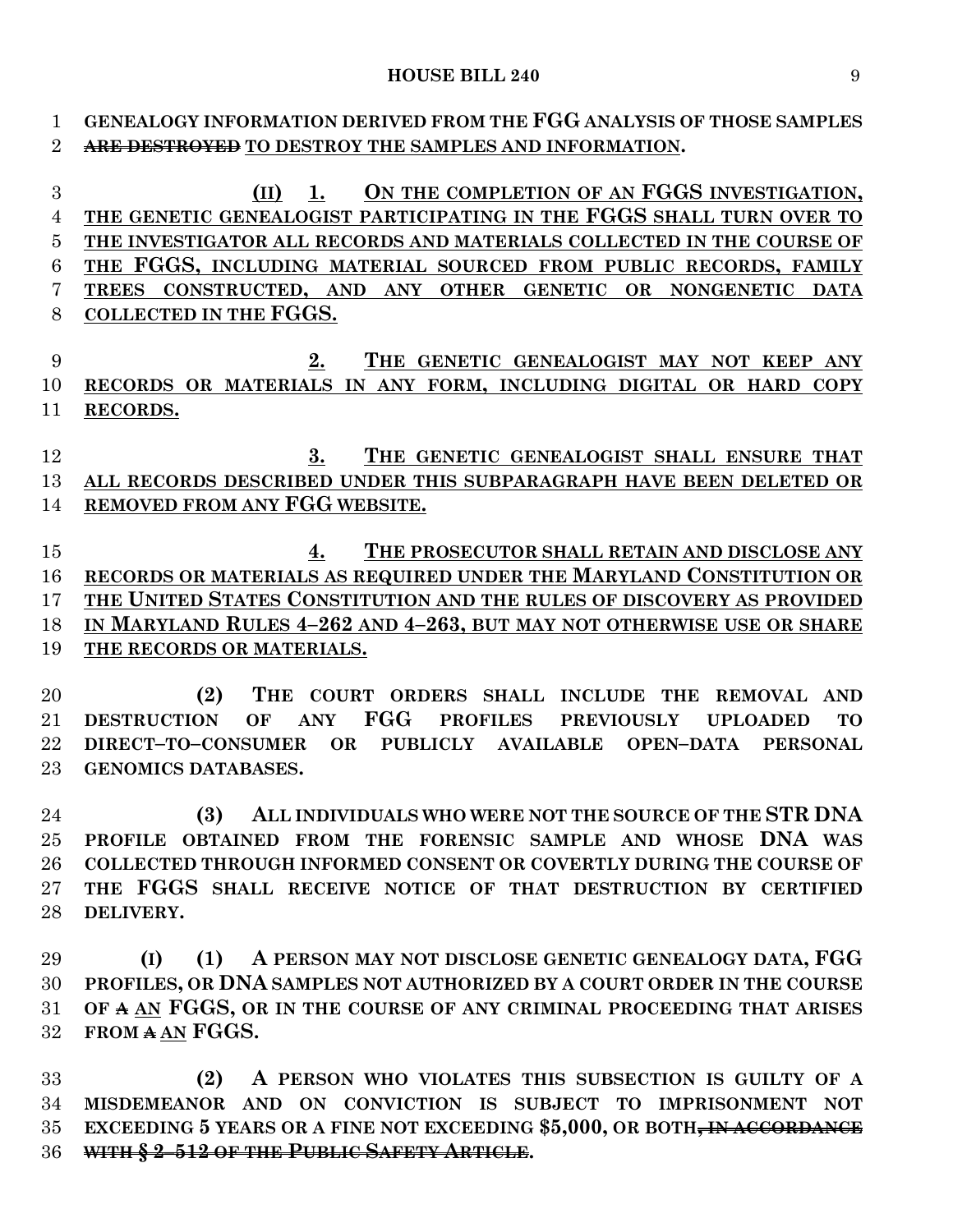**(J) (1) A PERSON MAY NOT WILLFULLY FAIL TO DESTROY GENETIC GENEALOGY INFORMATION, FGG PROFILES, OR DNA SAMPLES THAT ARE REQUIRED TO BE DESTROYED IN ACCORDANCE WITH SUBSECTION (H) OF THIS SECTION.**

 **(2) A PERSON WHO VIOLATES THIS SUBSECTION IS GUILTY OF A MISDEMEANOR AND ON CONVICTION IS SUBJECT TO IMPRISONMENT NOT EXCEEDING 1 YEAR OR A FINE NOT EXCEEDING \$1,000 OR BOTH, IN ACCORDANCE WITH § 2–512 OF THE PUBLIC SAFETY ARTICLE.**

 **(K) A PERSON WHOSE GENETIC GENEALOGY INFORMATION, FGG PROFILE, OR DNA SAMPLE IS WRONGFULLY DISCLOSED, COLLECTED, OR MAINTAINED IN VIOLATION OF THIS SUBTITLE HAS A PRIVATE RIGHT OF ACTION UNDER RELEVANT STATE LAW GUIDING TORT CLAIMS, AND IS ENTITLED TO MINIMUM LIQUIDATED DAMAGES OF \$5,000 FOR A VIOLATION.**

 **(L) A PROSECUTOR IN A CRIMINAL CASE THAT INVOLVES AN FGGS INVESTIGATION MAY FILE WITH THE COURT OF SPECIAL APPEALS AN APPEAL FROM AN INTERLOCUTORY ORDER BY A COURT THAT EXCLUDES OR SUPPRESSES EVIDENCE IN THE FORM OF AN STR DNA PROFILE OBTAINED FROM THE FGGS.**

**17–103.**

 **(A) A DEFENDANT IN A CRIMINAL CASE CHARGED WITH A CRIME OF VIOLENCE UNDER § 14–101 OF THE CRIMINAL LAW ARTICLE OR A DEFENDANT CONVICTED OF A CRIME OF VIOLENCE UNDER § 14–101 OF THE CRIMINAL LAW ARTICLE AND SEEKING POSTCONVICTION DNA TESTING IS ENTITLED TO SEEK JUDICIAL AUTHORIZATION FOR A AN FGGS BY FILING AN AFFIDAVIT WITH A TRIAL COURT OR POSTCONVICTION COURT CERTIFYING THAT THE FORENSIC SAMPLE AND THE CRIMINAL CASE SATISFY THE FOLLOWING CRITERIA:**

 **(1) THE FORENSIC SAMPLE TO BE SUBJECTED TO THE FGGS IS BIOLOGICAL MATERIAL REASONABLY BELIEVED TO HAVE BEEN DEPOSITED BY A PUTATIVE PERPETRATOR AND COLLECTED FROM:**

- 
- **(I) A CRIME SCENE,;**

 **(II) A PERSON, AN ITEM, OR A LOCATION CONNECTED TO THE CRIMINAL EVENT, OR; OR**

 **(III) THE UNIDENTIFIED HUMAN REMAINS OF A SUSPECTED HOMICIDE VICTIM;**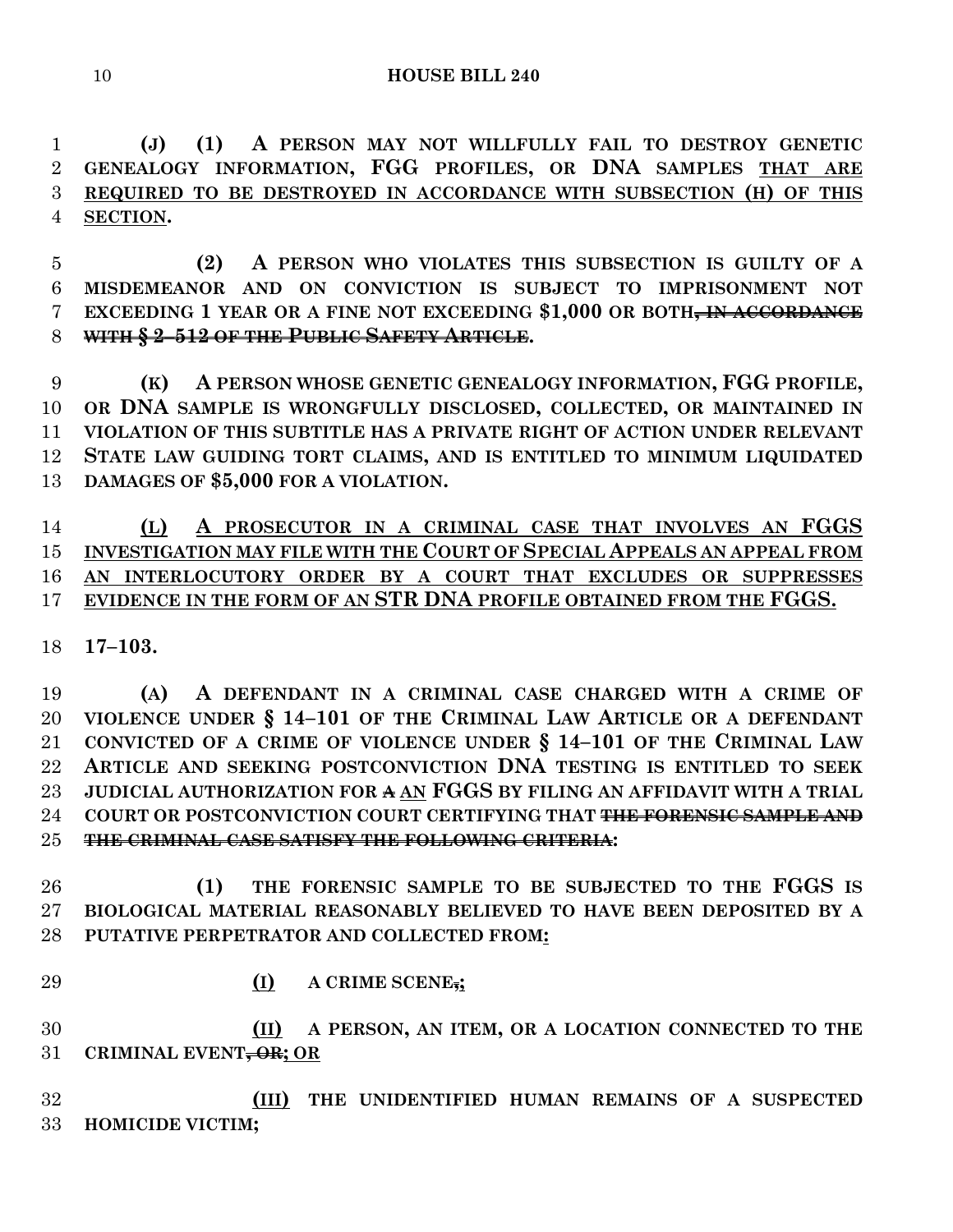**(2) A AN STR DNA PROFILE HAS ALREADY BEEN DEVELOPED FROM THE FORENSIC SAMPLE, WAS ENTERED INTO THE STATE DNA DATA BASE SYSTEM AND THE NATIONAL DNA DATA BASE SYSTEM, AND FAILED TO IDENTIFY A KNOWN INDIVIDUAL;**

 **(3) BIOLOGICAL SAMPLES SUBJECTED TO FGG DNA ANALYSIS, EITHER WHETHER THE FORENSIC SAMPLE OR THIRD PARTY REFERENCE SAMPLES, MAY WILL NOT BE USED TO DETERMINE THE SAMPLE DONOR'S GENETIC PREDISPOSITION FOR DISEASE OR ANY OTHER MEDICAL CONDITION OR PSYCHOLOGICAL TRAIT:**

 **(4) A AN FGGS SHALL ONLY BE CONDUCTED USING A DIRECT–TO–CONSUMER OR PUBLICLY AVAILABLE OPEN–DATA PERSONAL GENOMICS DATABASE THAT:**

 **(I) PROVIDES EXPLICIT NOTICE TO THEIR ITS SERVICE USERS AND THE PUBLIC THAT LAW ENFORCEMENT MAY USE THEIR ITS SERVICE SITES TO INVESTIGATE CRIMES OR TO IDENTIFY UNIDENTIFIED HUMAN REMAINS; AND**

 **(II) SEEKS ACKNOWLEDGMENT AND CONSENT FROM ITS SERVICE USERS REGARDING THE SUBSTANCE OF THE NOTICE DESCRIBED IN ITEM (I) OF THIS PARAGRAPH;**

 **(5) THE LABORATORY CONDUCTING SNP OR OTHER SEQUENCING–BASED TESTING, AND THE GENETIC GENEALOGIST PARTICIPATING IN THE FGGS, HAS BEEN ARE LICENSED BY THE OFFICE OF HEALTH CARE QUALITY IN ACCORDANCE WITH § 17–104 OF THIS TITLE; AND**

 **(6) (I) INFORMED CONSENT IN WRITING IS SHALL BE OBTAINED FROM ANY THIRD PARTY WHOSE DNA SAMPLE IS SOUGHT FOR THE PURPOSE OF ASSISTING A AN FGGS AND ALL REQUIREMENTS DESCRIBED IN § 17–102(F) § 17–102(F)(1) THROUGH (3) OF THIS TITLE ARE SATISFIED; AND** 

 **(II) IF THE THIRD PARTY DOES NOT CONSENT TO PROVIDING A REFERENCE SAMPLE FOR A AN FGGS INVESTIGATION, NEITHER DEFENSE NOR POSTCONVICTION COUNSEL, OR NOR ANYONE ACTING ON THEIR BEHALF, MAY COVERTLY COLLECT A REFERENCE SAMPLE FROM THE THIRD PARTY.**

 **(B) (1) IF DEFENSE OR POSTCONVICTION COUNSEL DETERMINES THAT ONE OR MORE PERSONS MAY BE ARE PUTATIVE PERPETRATORS OF THE CRIME UNDER INVESTIGATION AND IT IS NECESSARY TO COLLECT A COVERT DNA SAMPLE FROM THE PERSON PUTATIVE PERPETRATOR OR A THIRD PARTY:**

- 
- **(1) (I) THE AUTHORIZING COURT SHALL BE NOTIFIED PRIOR TO**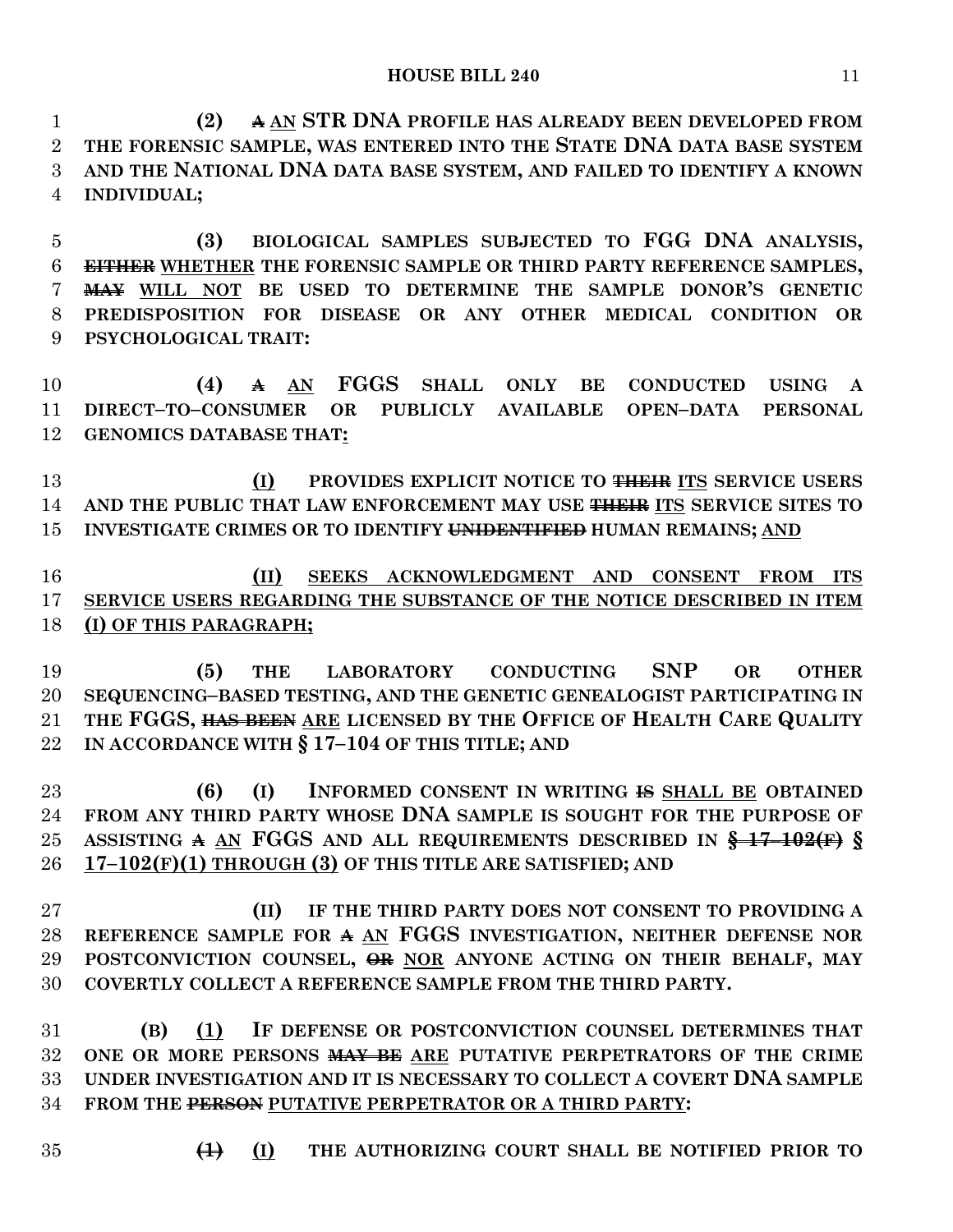**THE COVERT COLLECTION OF THE PUTATIVE PERPETRATOR'S OR THE THIRD PARTY'S REFERENCE SAMPLE;**

 **(2) (II) A SHOWING SHALL BE MADE TO THE SATISFACTION OF THE COURT TO DEMONSTRATE WHY A COVERT COLLECTION IS NECESSARY SUBJECT TO PARAGRAPH (2) OF THIS SUBSECTION, FOR A COVERT COLLECTION OF A DNA SAMPLE OF A THIRD PARTY, INVESTIGATIVE AUTHORITIES SHALL PROVIDE AN AFFIDAVIT TO THE COURT DEMONSTRATING THAT SEEKING INFORMED CONSENT FROM A THIRD PARTY CREATES SUBSTANTIAL RISK THAT A PUTATIVE PERPETRATOR WILL FLEE, THAT ESSENTIAL EVIDENCE WILL BE DESTROYED, OR THAT OTHER IMMINENT OR IRREVERSIBLE HARM TO THE INVESTIGATION WILL OCCUR;**

 **(3) (III) COUNSEL SHALL MAKE A PROFFER TO THE COURT EXPLAINING HOW COUNSEL PLANS TO CONDUCT THE COVERT COLLECTION IN A MANNER THAT AVOIDS UNDULY INTRUSIVE SURVEILLANCE OF INDIVIDUALS OR INVASIONS TO THEIR PRIVACY AND FOLLOWS THE LAWS OF THE STATE;**

 **(4) (IV) FOR A COVERT COLLECTION OF A DNA SAMPLE OF A PUTATIVE PERPETRATOR, ANY PUTATIVE PERPETRATOR DNA SAMPLE THAT IS COLLECTED COVERTLY MAY ONLY BE SUBJECTED TO AN STR TEST TO SEE IF IT MATCHES AN STR DNA PROFILE OBTAINED FROM A FORENSIC SAMPLE;**

 **(5) (V) ANY COVERTLY COLLECTED DNA SAMPLE, INCLUDING SNPS AND OTHER GENETIC PROFILES OR RELATED INFORMATION, THAT DOES NOT MATCH THE STR DNA PROFILE OBTAINED FROM A FORENSIC SAMPLE SHALL BE DESTROYED AND MAY NOT BE UPLOADED TO ANY DNA DATABASE, INCLUDING LOCAL, STATE, OR FEDERAL DNA DATABASES WITHIN CODIS, OR ANY DNA DATABASE NOT AUTHORIZED BY LOCAL, STATE, OR FEDERAL STATUTE; AND**

 **(6) (VI) 1. DEFENSE OR POSTCONVICTION COUNSEL CONDUCTING THE COVERT COLLECTION FROM A PUTATIVE PERPETRATOR SHALL REPORT BACK TO THE AUTHORIZING COURT EVERY 30 DAYS ABOUT THE PROGRESS OF THE COVERT COLLECTION AND SHALL MAKE A PROFFER ABOUT FUTURE PLANS IN ACCORDANCE WITH § 17–102(G)(3) OF THIS TITLE ITEM (III) OF THIS PARAGRAPH; AND**

 **(7) 2. WITHOUT GOOD CAUSE SHOWN, COVERT COLLECTION EFFORTS TO OBTAIN A SAMPLE FROM A PUTATIVE PERPETRATOR SHALL CEASE AFTER 6 MONTHS.**

 **(2) THE FEAR THAT A THIRD PARTY WILL REFUSE INFORMED CONSENT MAY NOT CONSTITUTE A BASIS FOR SEEKING COVERT COLLECTION OF A DNA SAMPLE FROM THE THIRD PARTY.**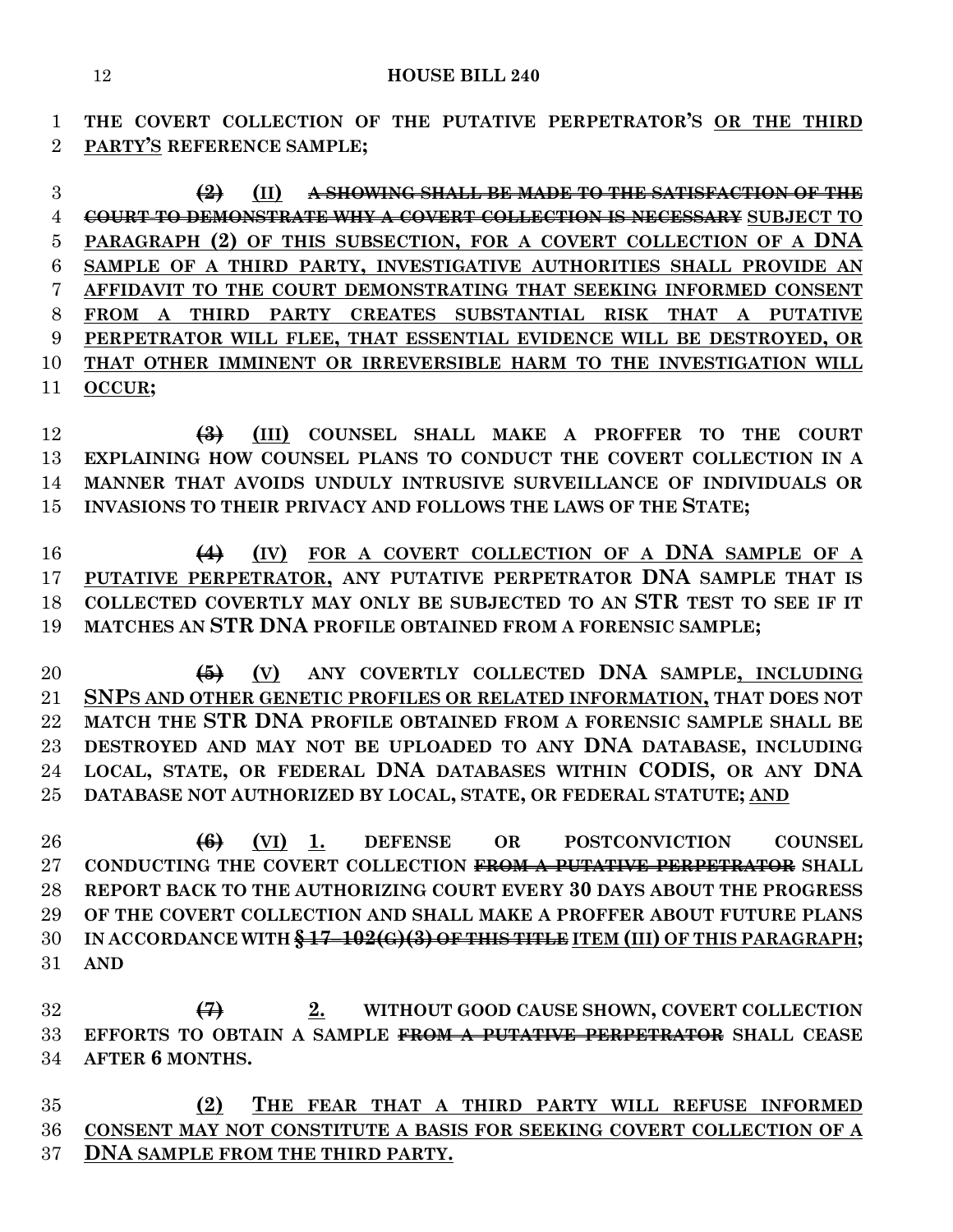**(3) ANY INDIVIDUAL ACTING UNDER COURT SUPERVISION IN ACCORDANCE WITH THIS SUBSECTION SHALL BE TREATED AS AN AGENT OF THE STATE FOR PURPOSES OF ENFORCING STATE AND FEDERAL CONSTITUTIONAL PROTECTIONS.**

 **(C) (1) THE STATE SHALL BE NOTIFIED THAT AN APPLICATION FOR JUDICIAL AUTHORIZATION TO CONDUCT A AN FGGS HAS BEEN MADE BY DEFENSE OR POSTCONVICTION COUNSEL AND A COPY OF THE APPLICATION SHALL BE SERVED ON THE STATE AT THE TIME THE APPLICATION IS FILED UNLESS THE APPLICANT IS ALSO REQUESTING PERMISSION FROM THE COURT TO REDACT CERTAIN PORTIONS OF THE APPLICATION.**

 **(2) ONCE A COURT HAS RULED ON THE MOTION FOR REDACTIONS, A COPY OF THE APPLICATION SHALL BE SERVED ON THE STATE WITHIN 5 DAYS OF RECEIPT OF THE COURT ORDER.**

 **(3) THE AUTHORIZING COURT SHALL ENSURE THAT THE STATE IS INFORMED OF THE PROGRESS OF THE FGGS UNLESS DEFENSE COUNSEL OR POSTCONVICTION COUNSEL CAN SHOW GOOD CAUSE AS TO WHY THAT INFORMATION MAY NOT BE DISCLOSED.**

 **(D) THE PROVISIONS OF § 17–102(H) THROUGH (K) OF THIS TITLE APPLY TO ANY FGGS CONDUCTED BY DEFENSE OR POSTCONVICTION COUNSEL.**

 **(E) A COURT CONSIDERING AN APPLICATION FOR A AN FGGS FROM A CRIMINAL DEFENDANT SHALL ISSUE THE ORDER ON A SHOWING THAT TESTING HAS THE SCIENTIFIC POTENTIAL TO PRODUCE EXCULPATORY OR MITIGATING EVIDENCE AND THE DEFENDANT HAS COMPLIED WITH ALL OTHER REQUIREMENTS OF THIS SECTION.**

 **(F) A COURT ORDER ISSUED IN ACCORDANCE WITH SUBSECTION (K) (E) OF THIS SECTION SHALL INCORPORATE ALL CERTIFICATIONS MADE IN SUBSECTIONS (A) THROUGH (C) OF THIS SECTION AND MAY DESCRIBE THE SPECIFIC ITEMS OF EVIDENCE TO BE TESTED, DESIGNATE THE SPECIFIC LABORATORY FACILITY TO BE USED FOR THE DNA TESTING, AND DESIGNATE THE CONDITIONS UNDER WHICH CONSUMPTIVE TESTING CAN OCCUR.**

**17–104.**

 **(A) THE OFFICE OF HEALTH CARE QUALITY SHALL ESTABLISH THE CRITERIA THAT MUST BE MET BY DIRECT–TO–CONSUMER GENETIC GENEALOGY SERVICES.**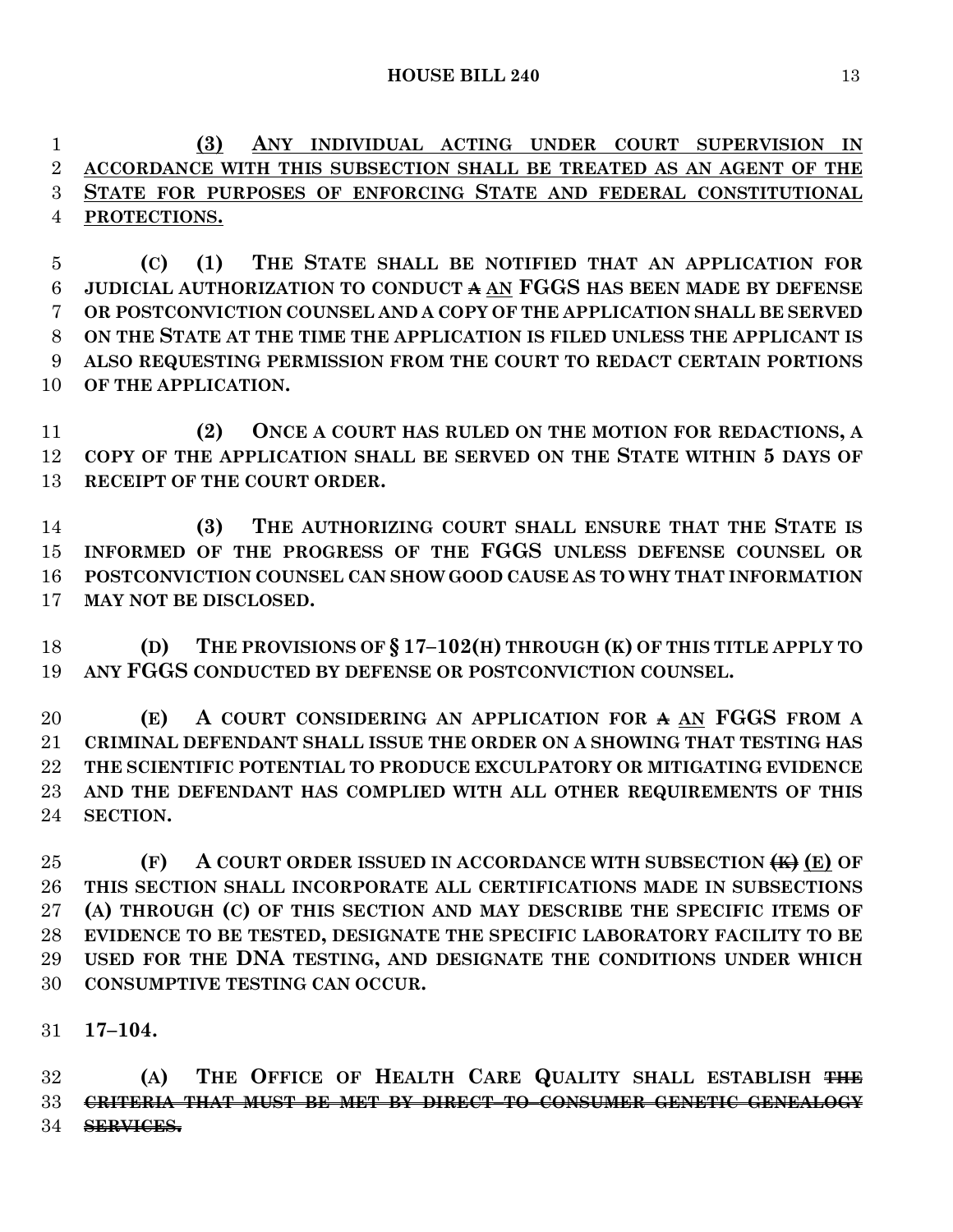**(B) A CERTIFICATION PROGRAM SHALL BE ESTABLISHED BY THE OFFICE OF HEALTH CARE QUALITY TO:**

 **(1) LICENSE A LICENSING PROGRAM FOR LABORATORIES MUST BEGIN PERFORMING SNP OR OTHER SEQUENCING BASED TESTING ON EVIDENCE IN SUPPORT OF FGGS ON OR BEFORE OCTOBER 1, 2022; AND**

 **(2) LICENSE A LICENSING PROGRAM FOR INDIVIDUALS MUST BEGIN PERFORMING GENETIC GENEALOGY ON OR BEFORE OCTOBER 1, 2024.**

# **(B) THE OFFICE OF HEALTH CARE QUALITY SHALL:**

 **(1) DEVELOP A TRAINING PROGRAM ON OBTAINING INFORMED CONSENT UNDER §§ 17–102 AND 17–103 OF THIS SUBTITLE; AND**

 **(2) IDENTIFY AND APPROVE ONE OR MORE GENETIC COUNSELORS TO ADMINISTER THE TRAINING.**

 **(C) THE MARYLAND FORENSIC LABORATORY ADVISORY COMMITTEE SHALL:**

 **(1) ESTABLISH BEST PRACTICES FOR LABORATORIES PERFORMING SNP OR OTHER SEQUENCING BASED METHODS; AND**

 **(2) RECOMMEND REGULATIONS THAT ESTABLISH MINIMUM QUALIFICATIONS FOR INDIVIDUALS PERFORMING GENETIC GENEALOGY.**

 **(D) IF A LABORATORY IS APPROVED FOR A LICENSE BY THE OFFICE OF HEALTH CARE QUALITY PRIOR TO THE REGULATIONS ESTABLISHED UNDER THIS SECTION BEING ADOPTED, THE LABORATORY SHALL REAPPLY FOR A LICENSE**

 **(1) PROHIBITIONS MAY NOT BE PLACED ON ANY LABORATORY CONDUCTING SNP OR OTHER SEQUENCING–BASED TESTING OR ON GENETIC GENEALOGISTS PARTICIPATING IN AN FGGS BEFORE THE RELEVANT LICENSING PROGRAM IS ESTABLISHED UNDER SUBSECTION (A) OF THIS SECTION.**

 **(2) WITHIN 1 YEAR AFTER THE OFFICE OF HEALTH CARE QUALITY ESTABLISHES THE RELEVANT LICENSING PROGRAM UNDER SUBSECTION (A) OF THIS SECTION, LABORATORIES CONDUCTING SNP OR OTHER SEQUENCING–BASED TESTING AND GENETIC GENEALOGISTS PARTICIPATING IN AN FGGS SHALL APPLY FOR THE LICENSE REQUIRED.**

 **(E) NEITHER THE LABORATORY CONDUCTING SNP OR OTHER SEQUENCING BASED TESTING, NOR A LAW ENFORCEMENT OFFICIAL, MAY DISCLOSE GENETIC**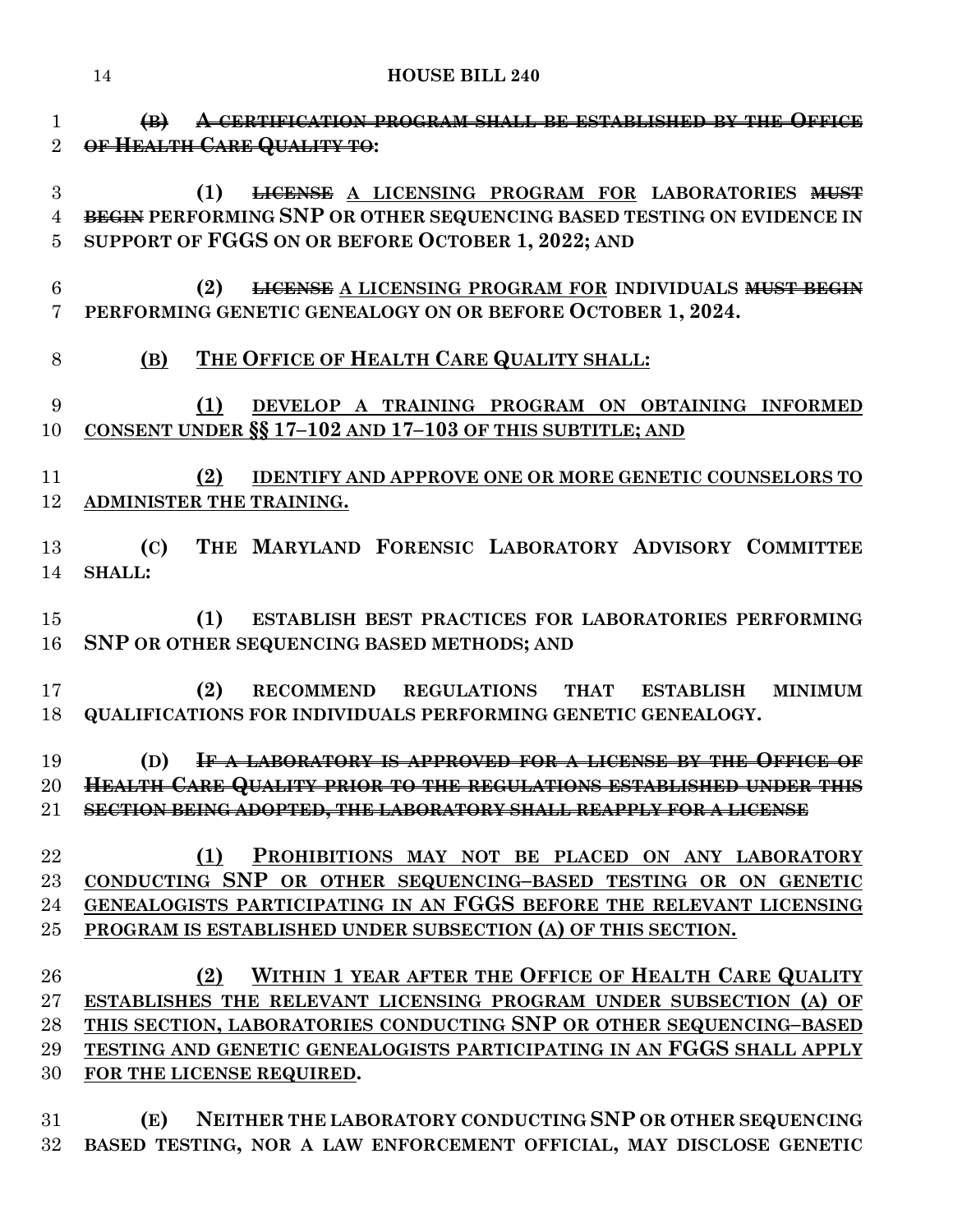#### **HOUSE BILL 240** 15

### **GENEALOGY INFORMATION WITHOUT AUTHORIZATION.**

**17–105.**

 **(A) IN ACCORDANCE WITH § 2–513 OF THE COURTS ARTICLE, THE DEPARTMENT OF PUBLIC SAFETY AND CORRECTIONAL SERVICES ON OR BEFORE JUNE 1 ANNUALLY, THE GOVERNOR'S OFFICE OF CRIME PREVENTION, YOUTH, AND VICTIM SERVICES SHALL SUBMIT A PUBLICLY AVAILABLE ANNUAL REPORT TO THE GOVERNOR AND, IN ACCORDANCE WITH § 2–1257 OF THE STATE GOVERNMENT ARTICLE, THE GENERAL ASSEMBLY, THAT SHALL INCLUDE, FOR THE PRECEDING CALENDAR YEAR:**

 **(1) THE NUMBER OF REQUESTS FOR FGG FGGS AND THE RELATED DOCUMENTATION MADE, BROKEN DOWN BY NUMBER OF REQUESTS MADE BY PROSECUTORS, PRE–TRIAL DEFENDANTS, AND POSTCONVICTION DEFENDANTS;**

 **(2) THE NUMBER OF TIMES FGG FGGS WAS GRANTED AND THE BASIS OF EACH GRANT OR DENIAL;**

 **(3) THE NUMBER OF PUTATIVE PERPETRATORS IDENTIFIED THROUGH FGG FGGS;**

 **(4) THE NUMBER OF COVERT COLLECTIONS OF REFERENCE SAMPLES FROM PUTATIVE PERPETRATORS, A DESCRIPTION OF THE METHODS USED DURING THE COVERT COLLECTION, THE TIME PERIOD NEEDED TO PERFORM THE COVERT COLLECTION, ANY COMPLAINTS FROM INDIVIDUALS SUBJECT TO SURVEILLANCE DURING THE COVERT COLLECTIONS, AND ANY COMPLAINTS OR SUGGESTIONS FROM JUDGES SUPERVISING THE COVERT COLLECTIONS;**

 **(5) AN EVALUATION OF THE "PURSUED REASONABLE INVESTIGATIVE LEADS" REQUIREMENT IN ACCORDANCE WITH § 17–102(B)(4) OF THIS TITLE, INCLUDING SCIENTIFIC, PUBLIC, AND NONFORENSIC;**

**(6) THE COSTS OF THE FGGS PROCEDURES;**

 **(7) THE RACE AND AGE OF THOSE IDENTIFIED AS PUTATIVE PERPETRATORS;**

 **(8) THE NUMBER OF TIMES A THIRD PARTY REFERENCE SAMPLE WAS REQUESTED AND COLLECTED, AND THE RACE AND AGE OF THE THIRD PARTIES;**

 **(9) THE NUMBER OF REQUESTS MADE BY DEFENDANTS AND POSTCONVICTION LAWYERS; AND**